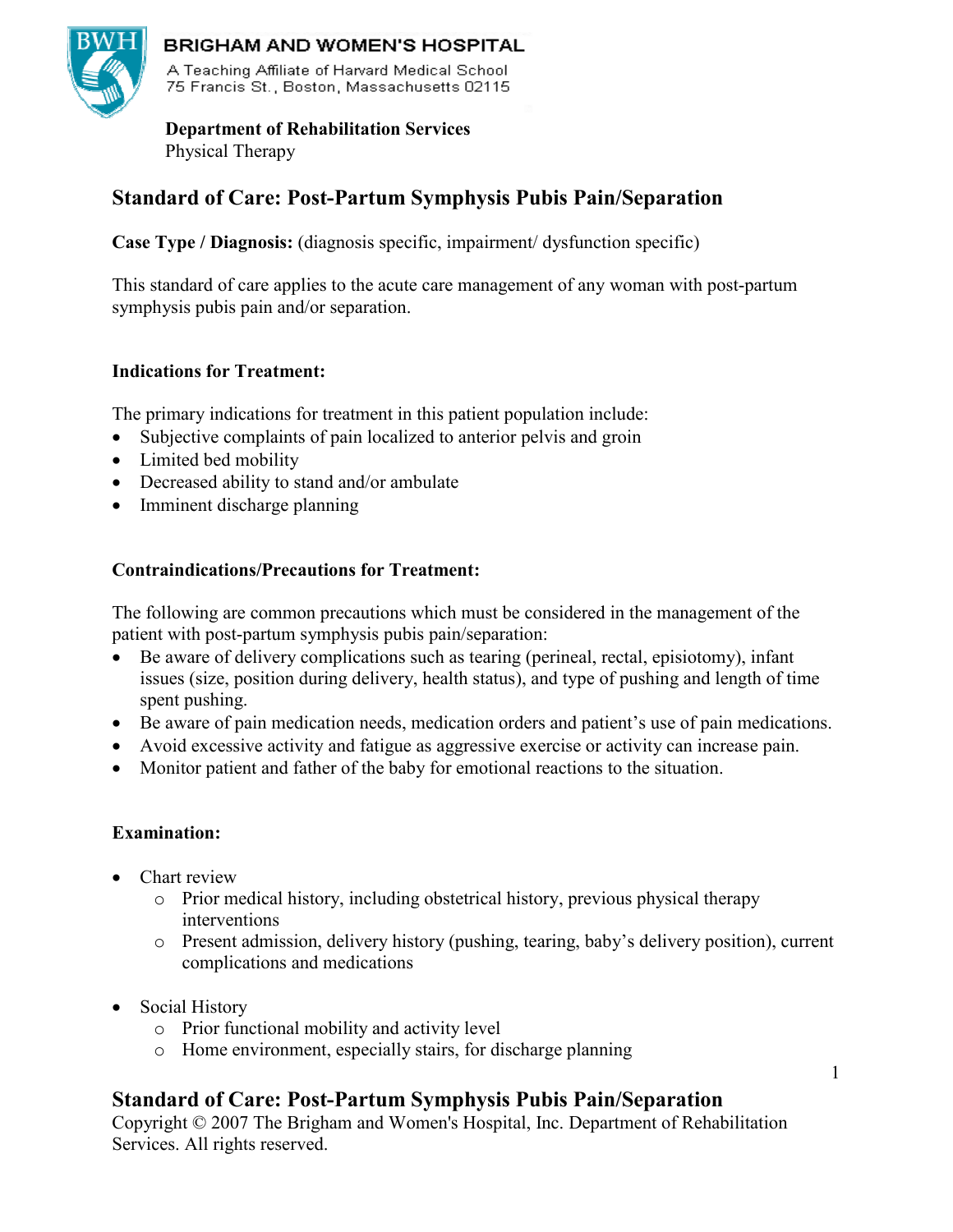- o Level of support available from family, friends, and staff
- o Patient's goals and expectations, especially for infant care
- o Medications: assess patient's current medications and schedule/dosing information by chart review and discussion with the nurse. Standard medications are Motrin and Oxycodone
- Physical Examination and Psychological Considerations
	- o Subjective complaints of pain or discomfort (via visual/verbal analog scale), concerns regarding her situation, and functional limitations
	- o Active and assisted lower extremity range of motion
	- o Grossly measured upper and lower extremity strength, done within pain tolerance
	- o Sensation testing by patient report and light touch screen
	- o Level of bed mobility and transfers
	- o Ability to ambulate
	- o Home environment, including layout and presence of stairs
	- o Infant care needs
	- o Social supports available

#### **Evaluation / Assessment:**

- The primary goal when working with this patient population is to achieve sufficient mobility for discharge, to establish diagnosis and need for skilled services (see Discharge Section).
- Potential impairments in this patient population include, but are not limited to:
	- o Impaired emotional responses
	- o Impaired skin integrity
	- o Impaired range of motion
	- o Impaired strength
	- o Impaired bed mobility and transfers
	- o Impaired ability to stand, ambulate, or negotiate stairs
	- o Impaired pain control
	- o Knowledge deficits
- The patient's rehabilitation prognosis is that they will return to prior level of functional mobility and independence within 6-8 weeks after delivery. This may be modified by these factors:
	- o Extent of the pathology
	- o Social or environmental barriers that impact ability to return to previous situation and/or care for infant
	- o Psychological status
- Goals should be individualized for each patient, taking into consideration emotional responses of the patient and father of baby, their goals and understanding. Short term goals to be met by time of discharge from hospital (2-3 days for vaginal delivery; 3-5 days for Csection delivery):

## **Standard of Care: Post-Partum Symphysis Pubis Pain/Separation**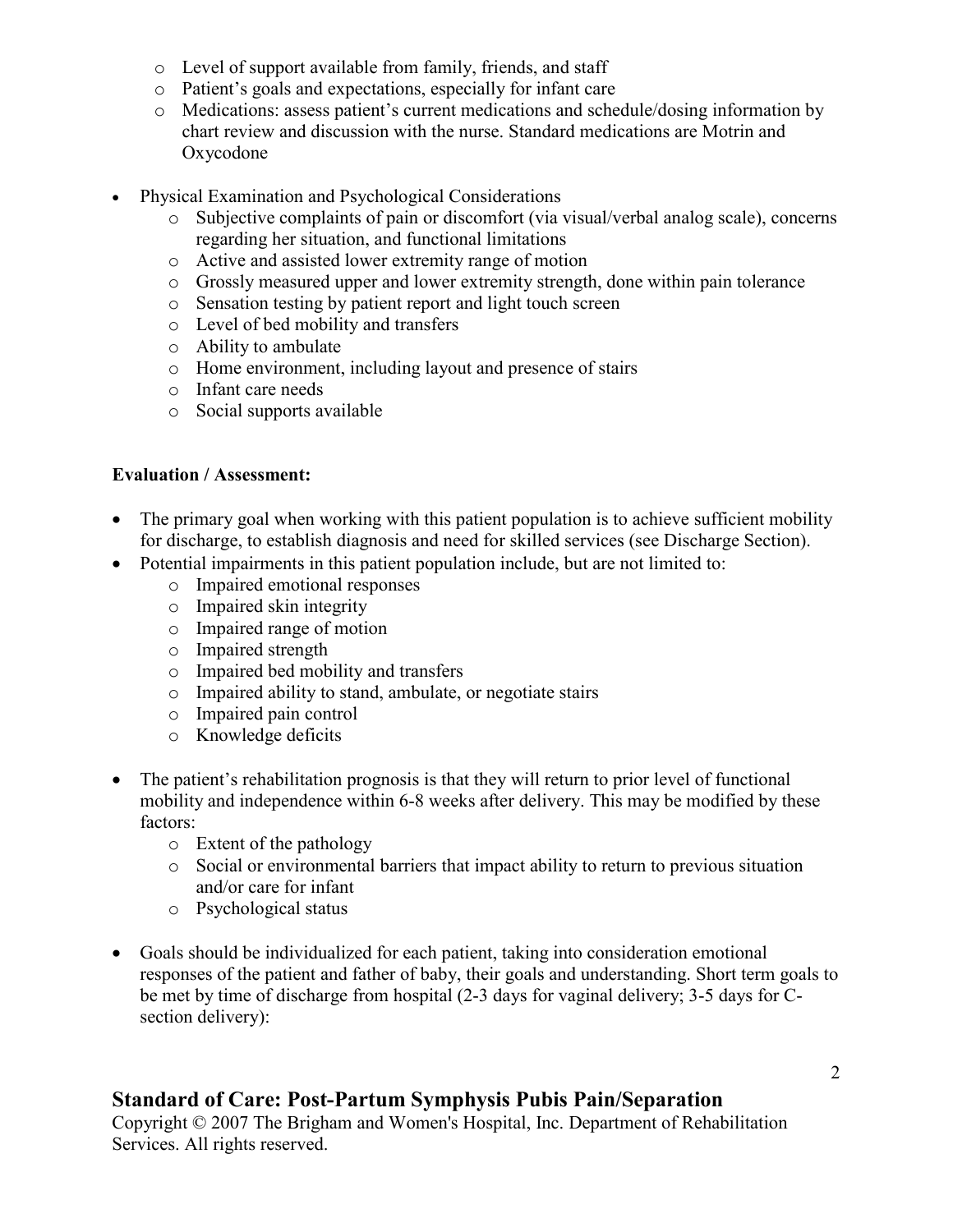- o Patient demonstrates understanding of her problem/current condition and is able to identify potential problems involving care of infant and functional mobility.
- o Patient demonstrates good problem-solving skills and modified body mechanics to achieve independence with bed mobility and transfer skills (Independent supine to sit, sit to stand;  $\leq$ min A sit to supine).
- o Patient's pain decreased with use of abdominal binder/SI belt and follow through with patient education regarding activities and medication for pain.
- o Patient demonstrates independent ambulation with walker or other assistive device for bathroom privileges at minimum.
- o Patient able to perform stairs with or without assist (depending on home environment and amount of assist available).
- o Patient and family demonstrate good understanding of discharge plan, safety awareness with mobility, pacing of activity, and anticipated progression of activity.

### **Treatment Planning / Interventions**

| <b>Established Pathway</b>  | Yes, see attached. | $\underline{X}$ No |
|-----------------------------|--------------------|--------------------|
| <b>Established Protocol</b> | Yes, see attached. | X No               |

Interventions most commonly used for this case type/diagnosis. This section is intended to capture the most commonly used interventions for this case type/diagnosis. It is not intended to be either inclusive or exclusive of appropriate interventions.

- o Patient and Family Education (mobility techniques, activity modification and progression, safety, pain management, infant care)
- o Use of abdominal binder or SI belt (usually circumferential measurement just proximal to greater trochanters may decrease pain and increase pelvic support)
- o Ice/cold pack to pubic symphysis/groin area
- o Positioning—patients usually prefer supine for comfort; however, use pillow between knees if they can tolerate sidelying.
- o Bed mobility and transfer training
	- Very few patients can tolerate log roll technique
	- Easiest method is to push up to long sitting and then try to bring legs to side of bed in small increments of motion
	- $\blacksquare$  Leg lifter may be beneficial
	- Patients can usually bridge to adjust bed position
- o Ambulation/Gait training
	- Major problem is lifting swing phase foot off floor—no stability in pelvis to allow unloading for swing phase. Patient may slide foot along floor; if unable to move forward, may be able to walk backward less painfully.
	- Pattern of gait will be per patient tolerance—either leg is equally painful. Function is more important than normalcy of gait pattern at this point.
	- Attempt stairs only if patient's gait is acceptable—often descending stairs backward is least painful.

## **Standard of Care: Post-Partum Symphysis Pubis Pain/Separation**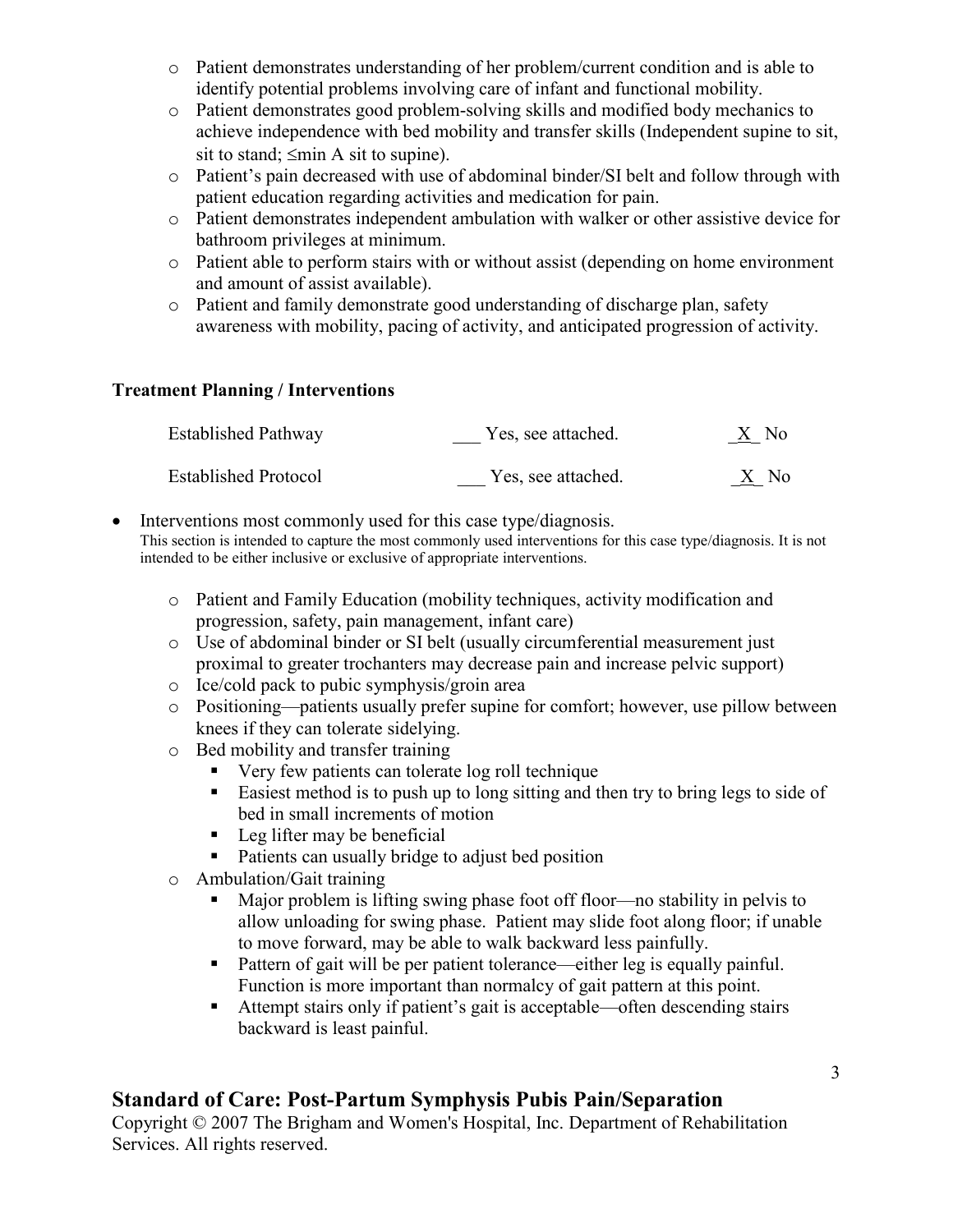- Do not recommend sit method (on stairs) due to perineal sutures, edema, and the potential for further pelvic trauma.
- o Support patient and family in adjustment to level of disability and in problem solving to allow maximum patient independence.
- o Infant care instruction
	- Patient should not attempt to carry infant until independent with mobility, preferably without assistive device. If still using assistive device, may use front sling to carry infant if assistance is not available.
	- Encourage use of dressing table or bureau for changing/other infant care.
	- Breast-feeding in sitting.
	- Limit necessity of stair climbing by stocking baby supplies both upstairs/downstairs (if applicable).
- o Evaluation for discharge needs, including equipment and services.
- Frequency & Duration
	- $\circ$  Patient will be seen once a day for 1-4 days or until goals met or d/c from hospital.
	- o Coordinate activity schedule with patient to avoid conflicts with infant care/education, and with patient's pain medication schedule.
- Patient / family education
	- o Role of physical therapy
	- o Limitations in activity (as outlined in Intervention section)
	- o Treatment goals and anticipated outcomes
	- o Discharge needs
- Recommendations and referrals to other providers.
	- o Anticipate impending discharge—usual length of stay for vaginal post-partum is 48 hours. You can usually only extend LOS 1-2 extra days.
	- o Consider early recommendation for discharge by ambulance if negotiating stairs is main issue preventing discharge and follow up with Home PT.
	- o Early notification of continuing care coordination will facilitate coordinated planning.
	- o Consider occupational therapy referral for assistive devices if functional deficit is severe.
	- o Consider use of rental wheelchair until pain decreases if unable to ambulate with walker.

#### **Re-evaluation / assessment**

- Standard Time Frame: Most patients will be discharged from the hospital by no later than 5 days post delivery; however, re-evaluation of this patient would be indicated if the patient's length of stay exceeds 7-10 days
- Other Possible Triggers: Re-evaluation is indicated if there is a significant change in medical status.

## **Standard of Care: Post-Partum Symphysis Pubis Pain/Separation**